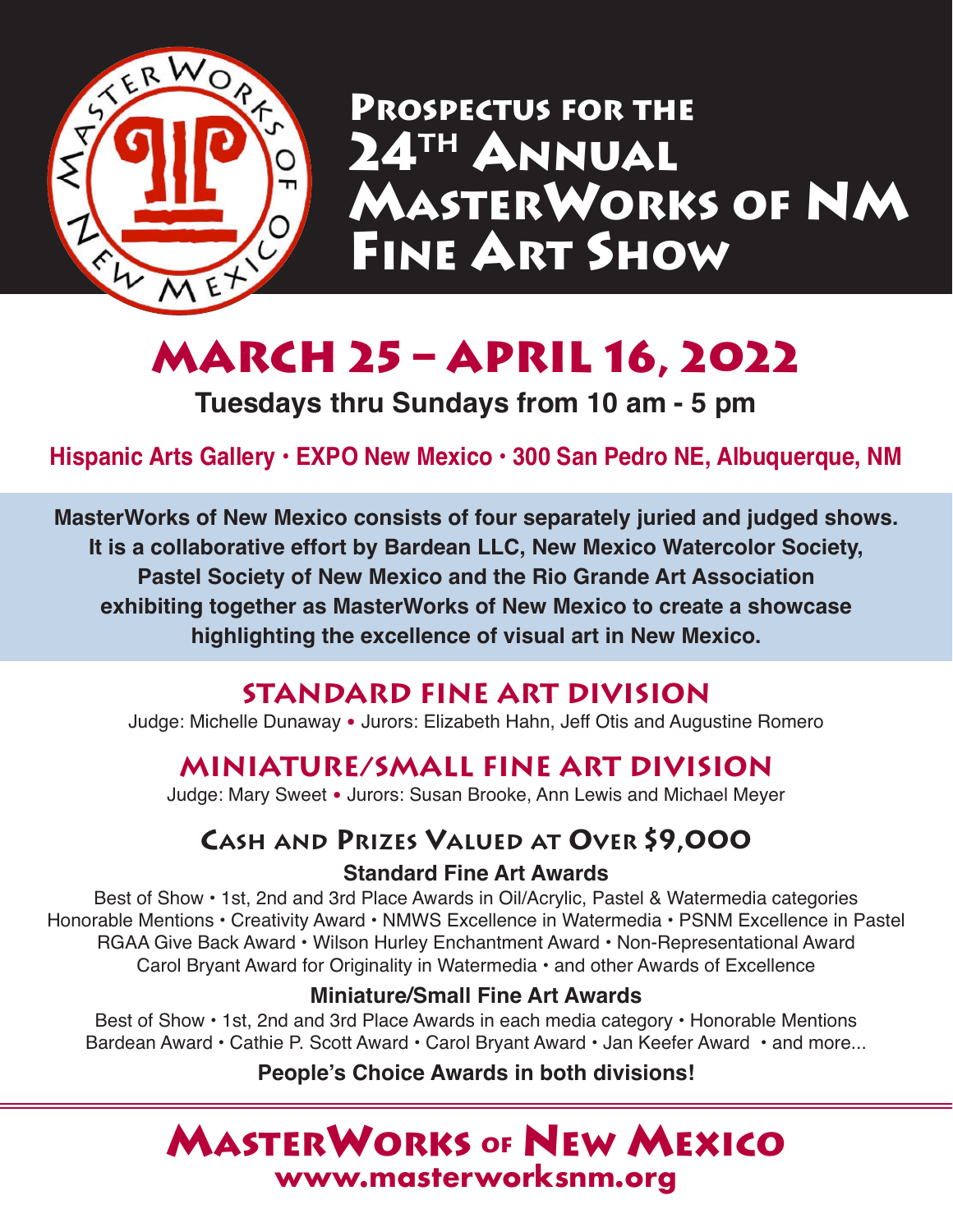# **MASTERWORKS of NM ELIGIBILITY**

**AGE REQUIREMENT** Living artists over the age of 18.

**RESIDENCY** Must be a resident of New Mexico.

**SOCIETY MEMBERSHIP** See each Organization's requirements.

**ENTRIES** Artists may enter all Categories. Each Category requires a separate online submission. *Read each Organization's procedures carefully - they may vary!*

- **•** All works must be original.
- **•** All works must be for sale.
- **•** No copies, diptychs or other multiples, photography or computer generated work.
- **•** Entries must have been completed within the last 2 years.
- **•** Work cannot have appeared in a previous MasterWorks show.
- **•** Entries cannot have been produced as part of a class instruction.

| <b>Day</b> | <b>Date</b>        | <b>Time</b> | <b>Event</b>                                                                                                                                                                       |  |  |  |
|------------|--------------------|-------------|------------------------------------------------------------------------------------------------------------------------------------------------------------------------------------|--|--|--|
| Saturday   | January 29         | 5 pm        | <b>Entry Deadline: Standard Fine Art Division</b><br>All entry forms, images and fees <i>must be received by this date and time</i> .                                              |  |  |  |
| Saturday   | February 12        |             | Standard Fine Artwork - Notification of acceptance will be emailed.                                                                                                                |  |  |  |
| Saturday   | March <sub>5</sub> | 5 pm        | <b>Entry Deadline: Miniature/Small Fine Artwork Online Entry Forms and all</b><br>shipped Miniature/Small Fine Artworks must be received by this date and time.                    |  |  |  |
| Friday     | March 11           | 5 pm        | All shipped Standard Fine Artwork must be received by this date and time.                                                                                                          |  |  |  |
| Saturday   | March 12           | $9-11$ am   | All Artwork must be delivered to the Hispanic Arts Gallery at NM Expo.<br>This includes non-shipped Miniature/Small Fine Artwork and all accepted<br><b>Standard Fine Artwork.</b> |  |  |  |
| Saturday   | March 19           |             | Miniatures - Notification of acceptance by this date.                                                                                                                              |  |  |  |
| Friday     | March 25           | $5-8$ pm    | <b>Opening Reception</b> in Hispanic Arts Gallery at Expo NM<br><b>Awards Presentation at 7 pm</b>                                                                                 |  |  |  |
| Saturday   | April 16           | 5 pm        | <b>Last Day of MasterWorks!</b>                                                                                                                                                    |  |  |  |
| Monday     | April 18           |             | 10 am -1 pm Pick-up of all unsold and purchased artwork                                                                                                                            |  |  |  |

### **Calendar of Important Dates**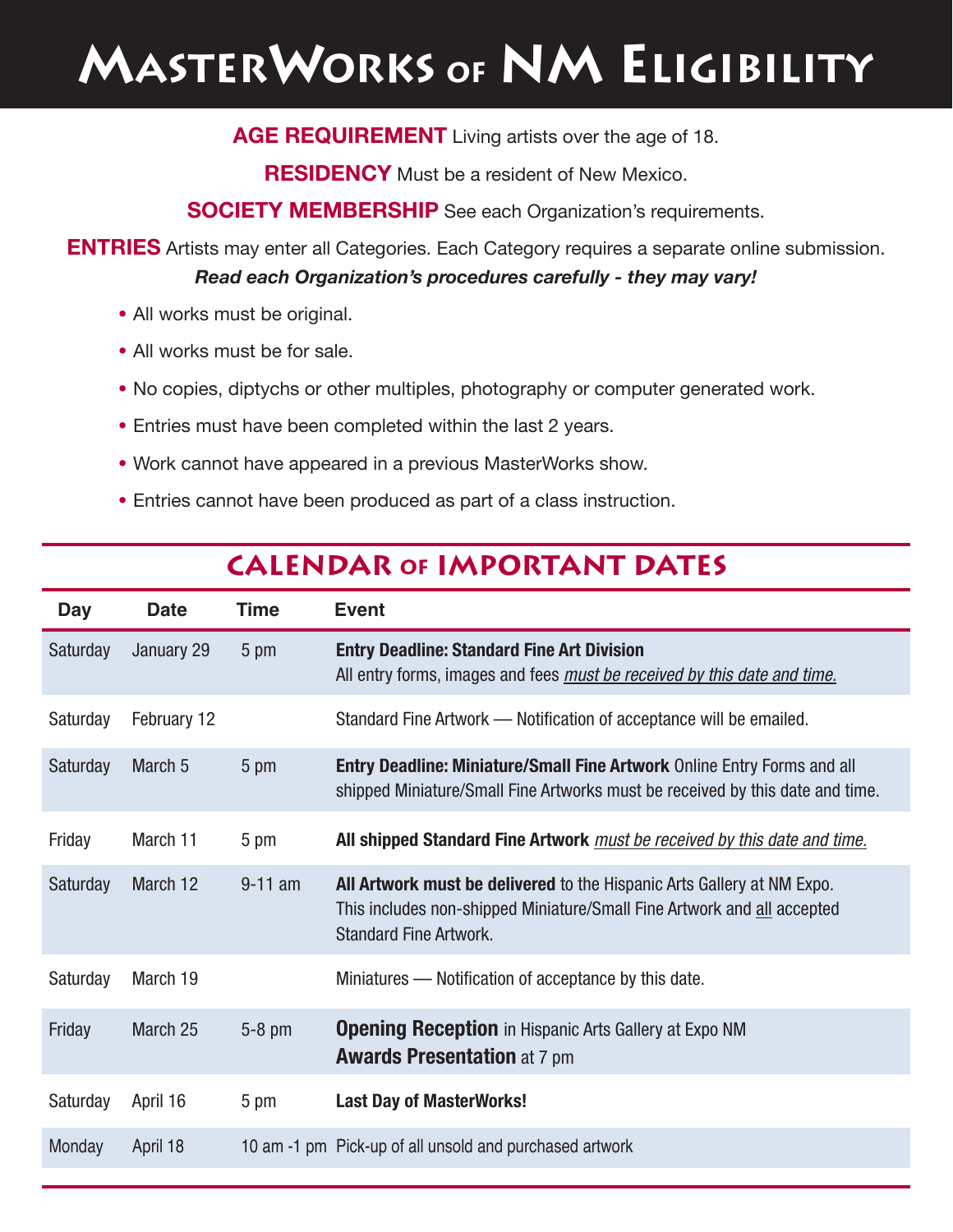# **STANDARD FINE ART DIVISION**

# **geneRAL RequiRements & infORmAtiOn**

## *Read This Section First!*

Go to individual media's category listing for their specific requirements before submitting your entry.

**ENTRIES** Up to 3 works may be submitted in each Media Category. Maximum of 2 works may be accepted by NMWS and RGAA; up to 3 works may be accepted by PSNM.

**ENTRY FEES** \$15 fee per painting, paid to Category's sponsoring Organization. **NON-REFUNDABLE** (See Society's instructions).

**ENTRY DEADLINE** All digital entries, paperwork and fees must be received by 5pm on Saturday, January 29, 2022.

**SUBMISSION PROCEDURES** If you have entries created in different media, you must enter them in the appropriate category with the sponsoring society. Determine which society to submit to based on media used to create painting and follow their specific requirements. Be sure to have properly prepared image files, all information and a credit card ready.

**PAINTING SIZE LIMIT** 80 sq. inches minimum image size.

**PAINTING TITLE LIMIT 25 characters, including spaces.**

**FRAME SIZE LIMITS** 72˝ high; 48˝ wide are maximum outside frame dimensions.

**FRAMING** Must meet Professional Standards. See specific requirements for applicable entry category on following pages. Refer to MasterWorks website, or call category representative if in doubt.

**Wire:** Must peak at 3½˝ below top of frame.

#### **No name plaques!**

**Labels:** Your Name, Painting Title, Medium, and Price are to be on back of each painting.

**ENTRY CONFIRMATION** You may receive email confirmation that your entries were received. PSNM notification via email sent by JotForm.

**JURY NOTIFICATION** All artists will receive email by Saturday, February 12, 2022 to notify them of acceptance/non-acceptance. For additional notification by US Mail, please provide a #10 self-addressed stamped envelope, with 2 first class stamps, to sponsoring society's Filemaster. No certified mail accepted.

**AVAILABILITY OF PAINTING** If an accepted painting is unavailable for the show, or does not meet show requirements, artist will be prohibited from entering that media following year. Both unavailable and presold works require a 25% donation of price on the entry form submitted to the media's sponsor.

**REFUSAL OF WORK** MasterWorks has the right to refuse any work which fails to meet entry and eligibility requirements or work deemed inappropriate for public viewing.

**REPAIR FEES** There is a \$5 charge if hanging wire or frame needs to be adjusted or repaired when delivered to venue.

**SALES** MasterWorks will handle all sales and will collect applicable gross receipts tax. **Prices listed on entry form are final.** Any shipping charges will be paid by the purchaser. Donation of 25% of sale price goes to media sponsoring society.

**DIGITAL IMAGE USAGE** MasterWorks maintains right to use digital images of accepted works for promotional purposes.

**LIABILITY** Neither MasterWorks nor any sponsoring society, their officers or volunteers will be held responsible for loss or damage to any works.

# **Painting Delivery & Retrieval**

**HAND DELIVERY** Saturday, March 12, 2022 from 9-11am Hispanic Arts Gallery, Expo NM, 300 San Pedro NE, Albuquerque

**SHIPPED WORK** Accepted work must be received by 5pm Friday, March 11, 2022.

**Ship to:** MasterWorksNM c/o The Mail Bank 1933 San Mateo Blvd. NE, Albuquerque, NM 87110

- Include \$45 for one painting, plus \$20 for each additional piece boxed together (if crated, include \$55 handling fee)
- Enclose check, credit card or prepaid FEDEX or UPS shipping label for cost of return shipment. For further information call The Mail Bank at 505-268-9798

**BIOGRAPHY** Bring, or send, a one-page bio, which may include art experiences, contact information, art images and galleries, with your artwork. A copy may also be attached to back of accepted painting.

**REMOVAL OR RETRIEVAL OF WORK** 10am - 1pm, Monday, April 18, 2022. No work may be removed before 10am.

**NON-RETRIEVED WORK** Paintings not retrieved by Saturday, May 28, 2022 will be considered abandoned.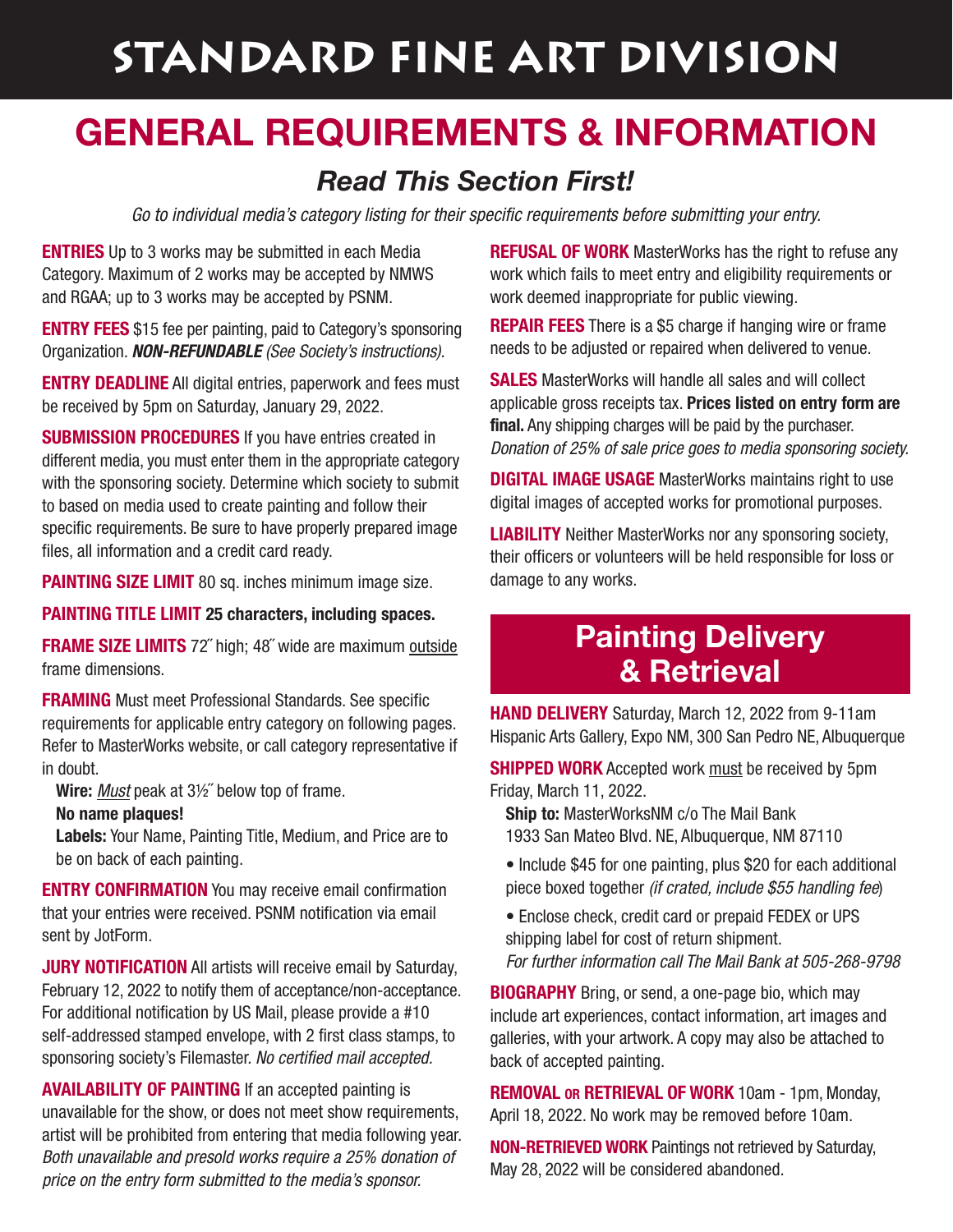# **Digital entry specifications**

#### **Digital image must accurately represent painting!**

No extraneous items, such as mats, frames or background should show in image.

- **• FILE FORMAT:** JPG files only!
- **•IMAGE RESOLUTION:** 300dpi
- **•IMAGE SIZE:** 1200 pixels on longest side
- **•IMAGE FILE NAME:** Your Painting Title.jpg

For example: Vase of Flowers.jpg (Painting Title Limitation is 25 characters, including spaces.)

Recommended software for adjusting Image size: Photoshop, Photoshop Elements, Lightroom, Preview, or other photo editing software. Go to Image Size or Adjust Size to make necessary adjustments. Save as highest quality **jpg** file.

# **WATERMEDIA entry requirements**

**new mexico Watercolor society • [www.nmwatercolorsociety.org](https://www.nmwatercolorsociety.org/)**

#### **nmWs membeRship RequiRed**

If you are not a member of NMWS, payment of the \$50 annual membership fee should be made through NMWS website.

**ELIGIBILITY** All work submitted must be water-soluble media (excluding water-soluble oils) on cotton rag paper, cotton rag paper mounted on board, Yupo, watercolor canvas, Aquaboard, or oriental papers.

**INELIGIBLE FOR ENTRY** - paintings previously accepted/shown in NMWS Spring and Fall Shows, WFWS Shows, or MasterWorks of NM cannot be submitted. **FRAMING REQUIREMENTS** All accepted paintings must be framed to gallery quality standards with plexiglass.

**MATS** All accepted paintings must be matted with a clean and well cut mat. No color restrictions.

#### **ONLINE REGISTRATION REQUIRED**

To submit entry, go to: **[www.nmwatercolorsociety.org](https://www.nmwatercolorsociety.org/)** Log-in with your Email and Password, then Register, Upload Images and Pay Online.

#### **FILEMASTER CONTACT INFO**

Woody Duncan • [woodyduncan@comcast.net](mailto:woodyduncan@comcast.net) • 913-963-1472

# **pastel entry requirements**

**pastel society of new mexico • [www.pastelsnm.org](http://pastelsnm.org)**

#### **membeRship nOt RequiRed**

**ELIGIBILITY** All work submitted must be at least 80% soft pastel.

**FRAMING REQUIREMENTS** All accepted works must be framed, with glass, to gallery quality standards. Glass should be standard glass, AR glass (anti-reflective), or museum glass. Non-glare glass is prohibited. Plexiglass allowed, but discouraged.

**MATS** Optional. If used, mats must be well cut and clean, with no debris between the glass and mat.

**ONLINE REGISTRATION REQUIRED** Complete entry form, Upload images, Pay applicable entry fee with credit card.

#### **pAYment bY check OptiOn**

After completing the online entry form and uploading images, make check payable to Pastel Society of New Mexico (PSNM). Include Artist name & phone number on check.

**Mail check to:** Lyn Jensen

190 Montego Ct. SE, Rio Rancho, NM 87124

#### **FILEMASTER CONTACT INFO**

Lyn Jensen • [lynjensen24@gmail.com](mailto:lynjensen24@gmail.com) • 941-286-6604

### **[For Pastel Entries,](https://form.jotform.us/62386282202149) [Click Here](https://form.jotform.us/62386282202149)**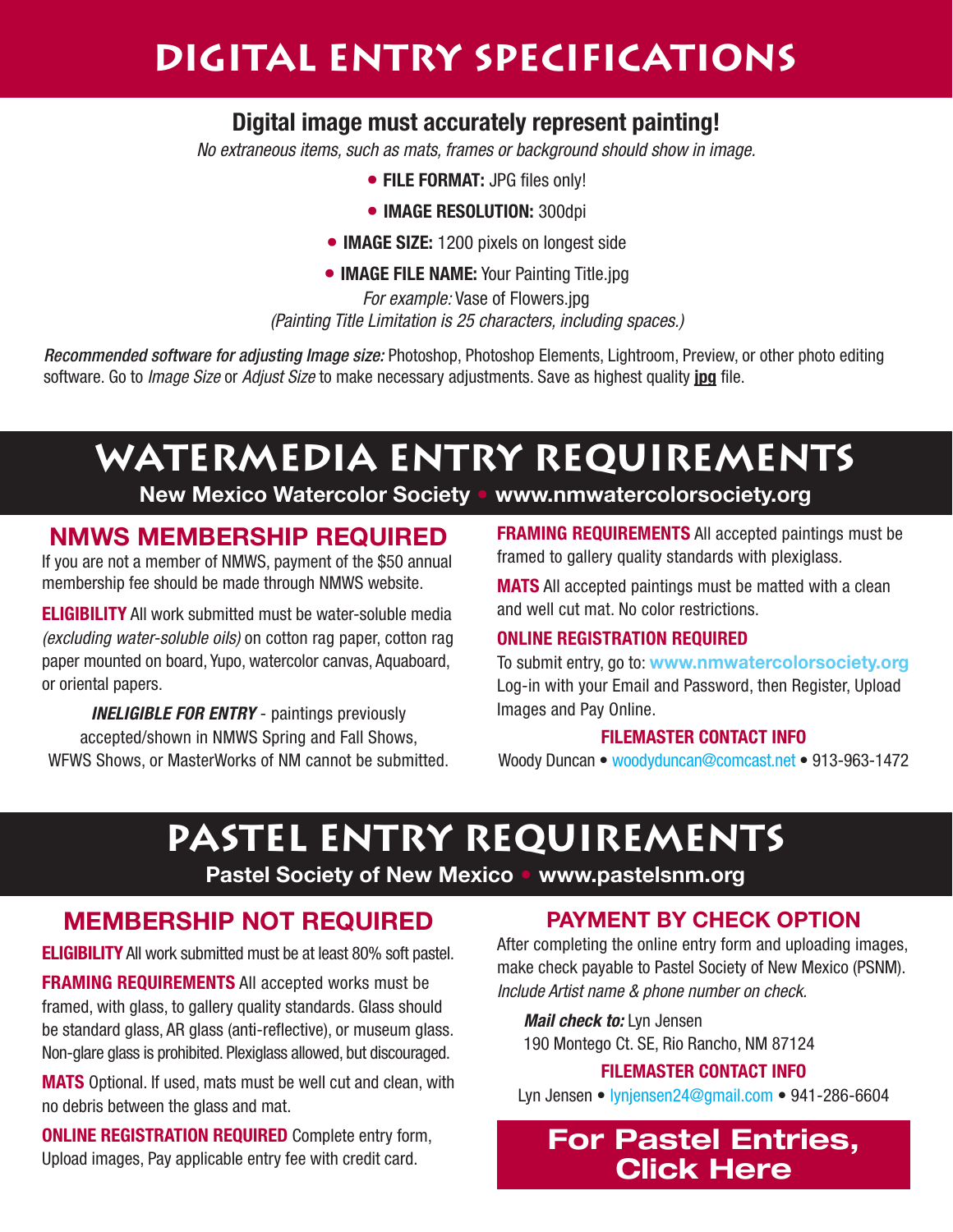# **oil/acrylic entry requirements**

**Rio grande Art Association • [www.rgaanm.org](https://rgaanm.org)**

### **RgAA membeRship RequiRed**

If you are not a member of RGAA, payment of the \$35 annual membership fee may be included with this entry, or through the RGAA website.

**ELIGIBILITY** Two dimensional work, rectangular or square, must be in a painting medium or combination of media of oil, acrylic, classic egg tempera, ink dye, or encaustic not framed under glass and at least 80% of the surface must be hand painted. Sides of gallery wrapped canvases must be painted. Any relief elements used within the two dimensional work may extend or recede up to ¾˝.

**FRAMING REQUIREMENTS** All accepted paintings must be framed or wrapped to gallery quality standards. No Glass or Plexiglass allowed in this category.

**ONLINE REGISTRATION REQUIRED** Complete entry form, upload images and pay applicable entry fee with credit card.

**Filemaster Contact Info:**

Christopher Miller • [millerfineart@yahoo.com](mailto:millerfineart@yahoo.com) 505-306-6243

#### **pAYment bY check OptiOn**

After completing the online entry form and uploading images, make check payable to Rio Grande Art Association (RGAA). Include Artist name & phone number on check.

**Mail check to:** Connie Falk, RGAA Treasurer 44 Quail Meadow Rd., Placitas, NM 87043

# **[For Oil/Acrylic Entries,](https://rgaanm.org) [Click Here](https://rgaanm.org)**

# **volunteer to Show-Sit**

All artists with accepted work are strongly encouraged to volunteer for one 3½ hour shift of gallery sitting.

Art-lovers, collectors, friends and relatives are also welcome to volunteer. No previous experience necessary!

Each morning or afternoon shift should have one artist from each sponsoring society. Society affiliation can be indicated using the applicable Society's initials: NMWS, PSNM, or RGAA when completing the online form.

Volunteers for weekend shifts receive free parking passes!

# **[Click Here to Sign Up](https://signup.com/go/dUmesGj)**

# **Standard Fine art division**

# **Judge and Jurors**

**Judge: Michelle Dunaway**

**Jurors: Elizabeth Hahn, Jeff Otis and Augustine Romero**

Jurors independently score entries from digital image files submitted by artists.

Judge makes award selections from actual artwork.

Information about the Judge and three Jurors can be found on MasterWorks of NM website.

### **society sponsored Oil/Acrylic, pastel and Watercolor Workshops**

All workshops from 9:30am - 4:30pm in Hispanic Arts Building at EXPO NM

See website for FREE Demonstration Days & Times

Information about Workshop Instructors, Dates, Prices, Registration Deadlines, and How to Register can be found on MasterWorks of NM website.

# **[www.masterworksnm.org](https://masterworksnm.org/)**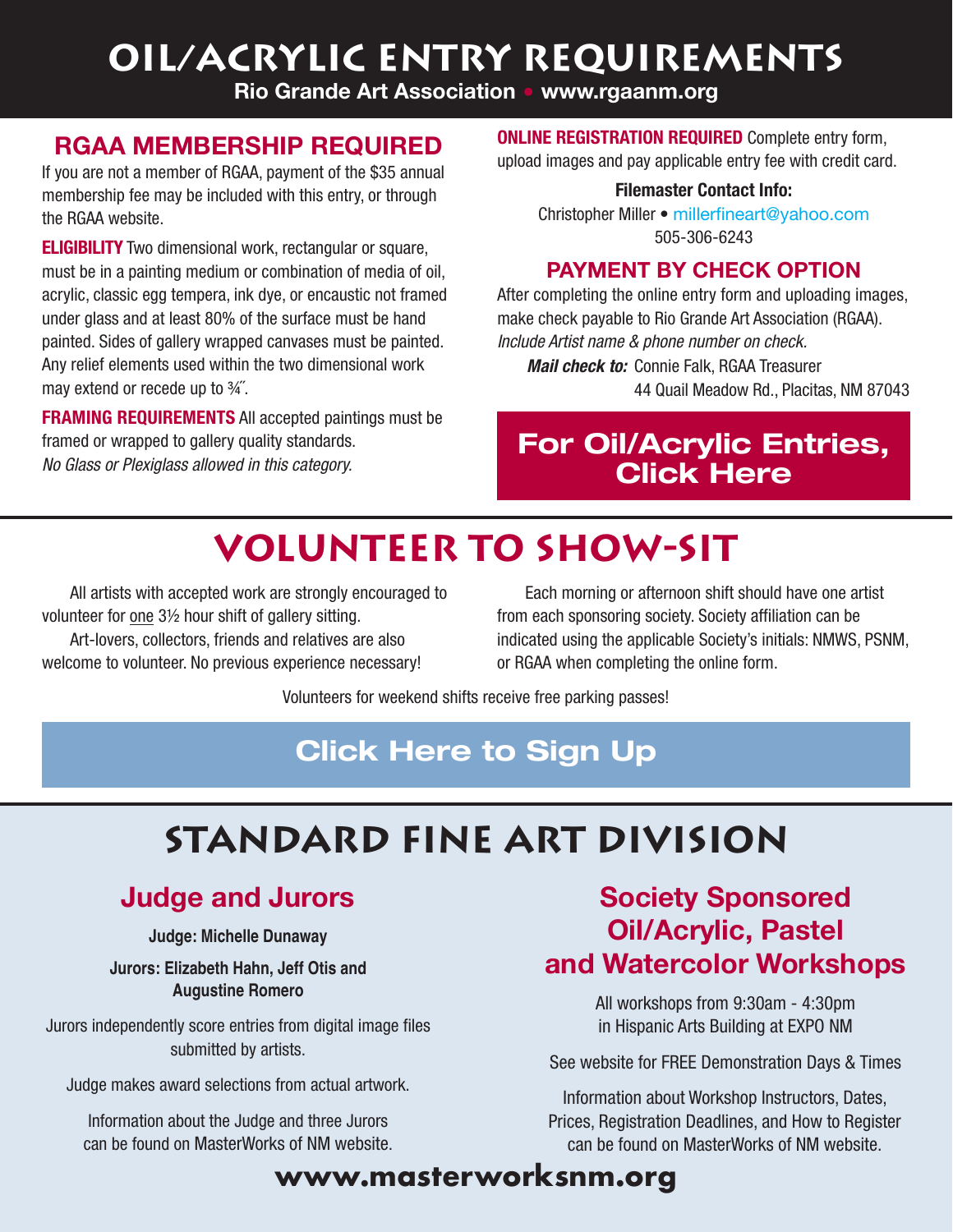# **MINIATURE/SMALL FINE ART DIVISION**

**Miniature Fine Art** is created to a 1/6<sup>th</sup> or smaller scale and is sustained under close inspection and/or magnification.

**Small Fine Art** and **Non-Representational Fine Art** that promote the feeling of miniature art with detail are accepted.

**All submissions are juried and judged in their totality and must meet the below requirements.**

#### **pLeAse nOte: miniatures division will be canceled if show cannot be exhibited at eXpO nm.**

#### **ACCEPTED MEDIA**

**Acrylic**, **Colored Pencil**, **Drawing**, **Charcoal**, **Graphite**, **Ink**, **Silverpoint**, **Mixed Media** (a combination of more than one media in which no one medium is more than 80%), **Collage**, **Encaustic**, **Hand-Pulled Prints**, **Oil**, **Oil Pastel**, **Water Miscible Oils**, **Pastel**, **Watercolor**, **Egg Tempera**, **Gouache**, and **3-D**, **Sculpture**.

#### **ARTWORK REQUIREMENTS**

**3-D Size:** Entries must fit into a 3 x 3 x 6 inch area, vertical or horizontal, and be a single unit.

**2-D Size:** Artwork image not to exceed 25 sq. inches.

**Frames:** Frames are to enhance the artwork.

- Outer frame dimensions (H x W) not to exceed 56 square inches.
- Matted artwork as well as artwork on unsealed papers or Yupo must have glass or Plexiglass.
- Mats are optional for all media, with no restriction on size or color, but must be clean and neatly cut.
- Backs of frames are to be neatly covered.
- 2 D-rings or 2 small eye-screws must be attached with wire for hanging. No sawtooth hangers.
- Bumpers/bumpons must be placed at lower back corners.
- No easel back frames are allowed.

**Unframed Work:** Stretched canvas; wood panels are accepted only in the following sizes:  $2 \times 3$  in.,  $3 \times 3$  in.,  $3 \times 4$  in.,  $4 \times 4$  in. by  $\frac{1}{2}$  inch deep; and 2 x 3 in., 3 x 3 in., 3 x 4 in. by  $\frac{3}{4}$  inch deep. Images are to be carried onto the exposed sides. Must have D-rings or small eye-screws and bumpons as indicated above. **Number of Entries:** Up to 6 works of art per artist may be submitted. Only 5 can be accepted into the show. **Pricing:** Sale prices must be in increments of \$5 starting at \$95. All artwork must be for sale and no prices will be changed after entering.

#### **DELIVERY AND RETRIEVAL OF ARTWORK**

Labels: Secure labels *(provided on the following page)* to back of artwork in the order entered on the online Registration Form. Titles can be no more than 25 characters, including spaces. Once entry has been submitted, titles and prices cannot be changed. **Biography:** Submit a one-page statement of your art experience. **Packaging of Entries:** All work must be safely packed within a single box that closes. No tape or Styrofoam pellets.

**Shipped Artwork:** Must be delivered by 5 pm, March 5, 2022. Include entry fee check, return postage, biography and artwork. **Ship to:** Bardean LLC, PO Box 3055

Albuquerque, NM 87190-3055

**Hand Delivery:** Artwork, cash or check for entry fee and biography to be delivered on Saturday, March 12, 2022 between 9 - 11am to Hispanic Arts Gallery at Expo NM, 300 San Pedro NE, Albuquerque.

**Retrieval:** All unsold or unaccepted artwork is to be picked up on Monday, April 18, 2022 between 10am - 1pm at the Hispanic Arts Gallery.

Shipped artwork that was not sold or accepted will be returned ASAP after the close of the show.

**Unclaimed Entries:** Artwork not retrieved by Saturday, May 28, 2022 will be considered abandoned.

#### **OTHER DETAILS**

**Notification:** All artists will be notified of their entry status by Saturday, March 19, 2022.

**Commission:** Bardean LLC, the Division sponsor, collects 40% of sale price and handles all applicable tax.

**Liability:** Neither Bardean LLC nor MasterWorks assumes any responsibility for loss or damages to works while in transit or in custody in connection with or during the show.

**Promotions:** Bardean LLC reserves the right to photograph any entry for publication. Artists are encouraged to keep a 300dpi image of their works.

**Further Information:** contact Barbara Lohbeck at: 505-259-1932 or [bardean12@comcast.net](mailto:bardean12@comcast.net)

#### **FEES AND PAYMENTS**

**Entry Fees (Non-Refundable):** 1-3 Entries = \$25;  $4$  Entries = \$30; 5 Entries = \$35; 6 Entries = \$40

**Payment: Due with delivery of artwork.** Cash or Checks Only! Checks payable to Bardean LLC. No credit card payments.

#### **HOW TO ENTER**

**Complete entry registration form. Online registration only! Registration Deadline:** Saturday, March 5, 2022 by 5 pm.

**[CLICK HERE TO ENTER](https://form.jotform.com/202776405656158) [Miniature/Small Fine Art Division](https://form.jotform.com/202776405656158)**